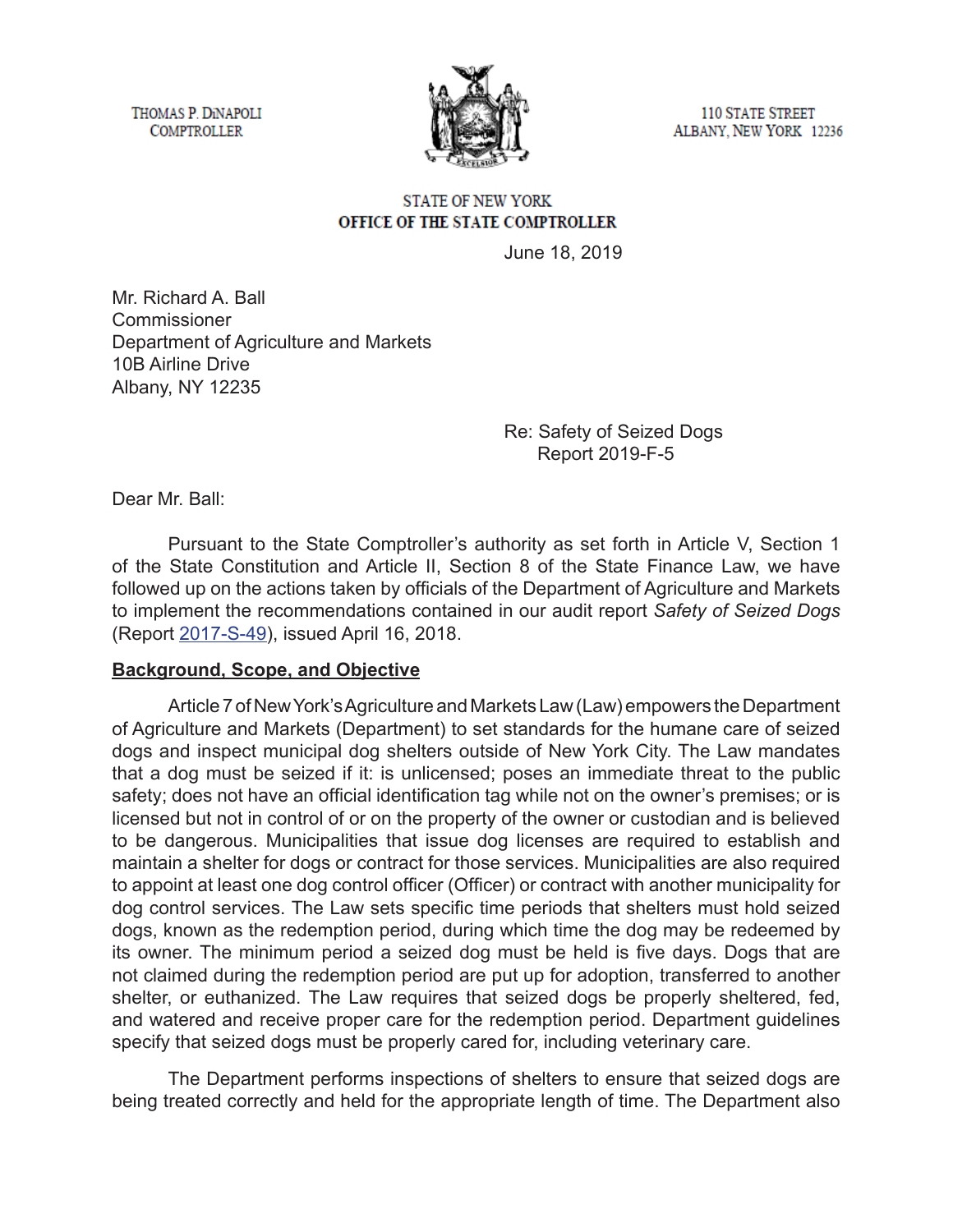performs inspections of Officers' records and equipment to ensure owners of seized dogs are properly notified and seized dogs are safely captured and transported. Department inspections are typically performed annually but may occur more frequently if necessary, such as when a shelter has received an unsatisfactory rating.

Our initial report, covering the period January 1, 2015 through October 20, 2017, examined whether the Department was adequately overseeing the seizure of dogs to ensure their safety and protect the rights of owners. Our audit found that the Department provided adequate oversight to ensure the safety of seized dogs and protect the rights of owners. The 48 shelters we visited generally provided dogs with appropriate shelter, food, water, and care. However, we identified four relatively minor deficiencies at four of them, including peeling paint, undersized cages, a leaking roof, and recently expired food. We also determined nine seized dogs were not held for the full redemption period at eight shelters. The majority of the instances of premature disposition of the dogs were not identified in the Department's most recent inspection reports for the respective shelters. The audit also found 290 shelter and Officer inspections that exceeded the time frame for completion by 30 days or more, including 100 that followed a prior inspection with an unsatisfactory rating.

The objective of our follow-up was to assess the extent of implementation, as of April 4, 2019, of the three recommendations included in our initial audit report.

### **Summary Conclusions and Status of Audit Recommendations**

Department officials made significant progress in addressing the problems we identified in the initial audit. Of the three prior audit recommendations, two were implemented and one was not implemented.

# **Follow-Up Observations**

# **Recommendation 1**

*Review the specific deficiencies we identified and work with the shelters to take corrective action.*

Status - Implemented

Agency Action - The Department subsequently inspected the four shelters we identified as having deficiencies and, as of July 2018, corrective action was taken at the three shelters with minor deficiencies (including undersized cages, a leaking roof, and recently expired food). The remaining shelter, with the deficiency of peeling paint, is currently in the process of building a new facility. Therefore, shelter officials will not be investing resources to fix the existing facility, as it will no longer be used. The new facility will address the identified deficiency.

# **Recommendation 2**

*Evaluate the current dog record sampling process to determine ways to improve the detection of dogs not held for the required redemption period.*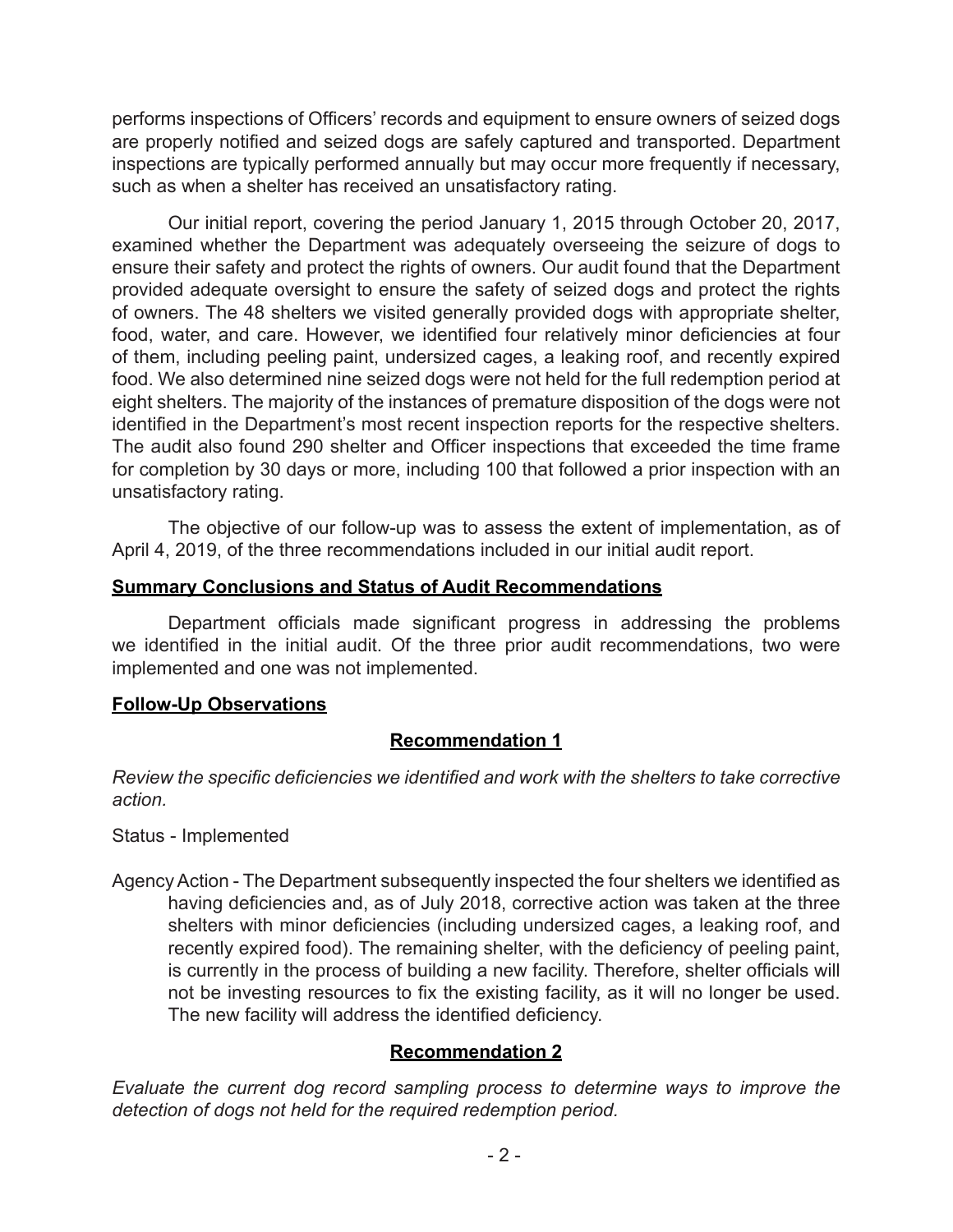Status - Not Implemented

Agency Action - Although the Department has taken steps to ensure seized dogs are held for the proper redemption period, it has not evaluated its sampling process. However, Department officials state they now compare records from the Officers against the municipal records to help them improve the detection of dogs not held for the required redemption period. They have reminded inspectors of the importance of distinguishing on the inspection form between seized dogs and other hold types (e.g., owner surrenders), which have different redemption periods. The Department also updated its Officer and Shelter Standard Operating Procedures (Procedures) – which the shelters must keep as part of their records, along with the veterinarian's written authorization – to note if a seized dog is euthanized before the end of the redemption period.

# **Recommendation 3**

*Take steps to ensure that inspections are completed within the designated time period, particularly those following an unsatisfactory rating.*

Status - Implemented

Agency Action - The Department has implemented a new process and updated its Procedures to help ensure inspections are being completed in the designated time period, particularly inspections following an unsatisfactory rating. The Department now requires inspection supervisors to maintain documentation for unsatisfactory inspections and review it on a weekly basis to ensure that re-inspections are occurring in a timely manner.

Furthermore, the Department updated its Procedures to require that inspectors reinspect the shelters at the interval set at the last inspection. For example, if a reinspection interval is set for 30 days, inspectors are now required to re-inspect within that time period. Also, where inspectors' scheduling attempts are unsuccessful, the procedures now require them to submit a pending inspection report in their inspection database, allowing the Department to monitor these facilities.

Major contributors to this report were Heather Pratt, Theresa Podagrosi, Melissa Davie, Matthew Conway, and Nolan Lewis.